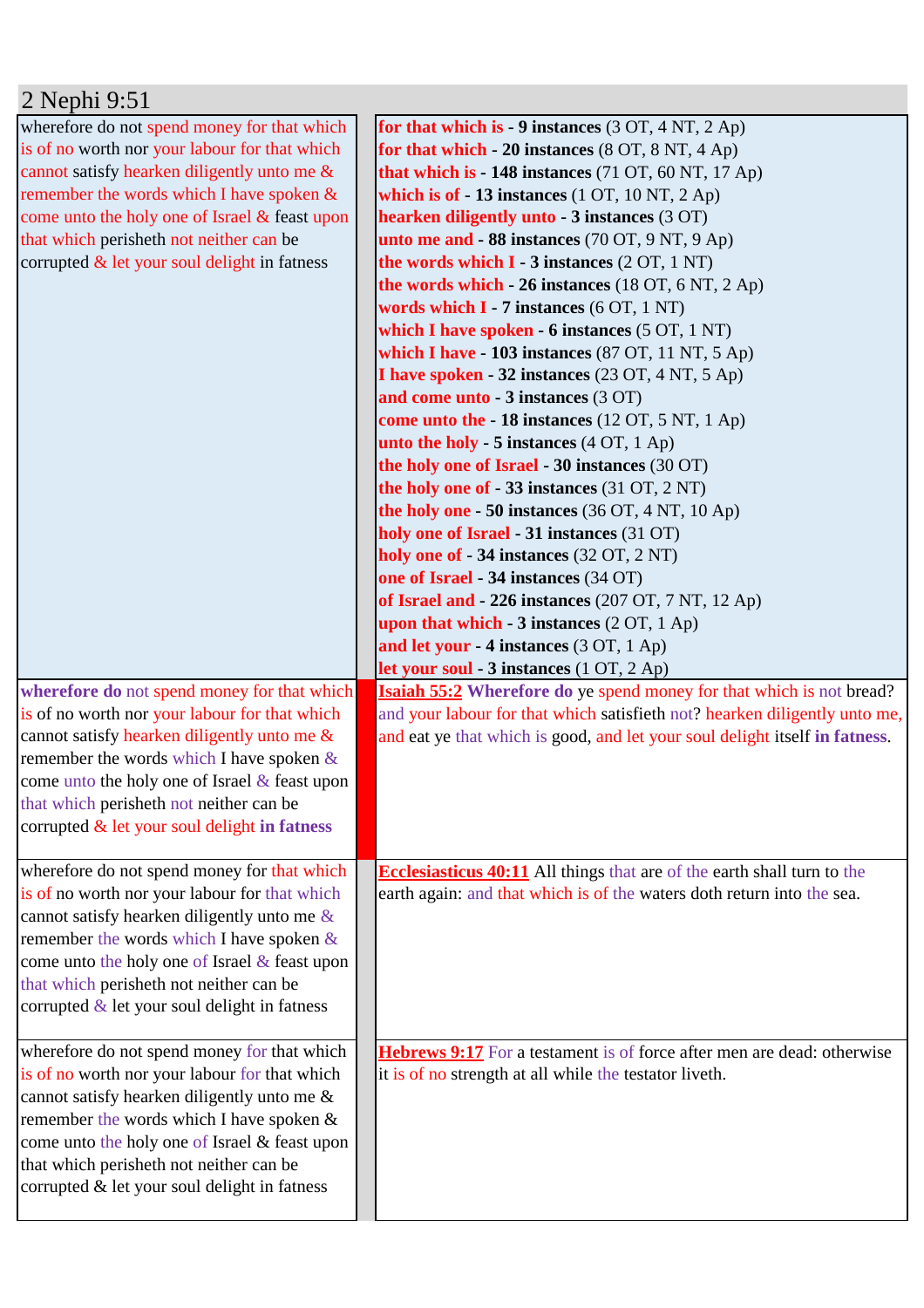| wherefore do not spend money for that which<br>is of no worth nor your labour for that<br>which cannot satisfy hearken diligently unto<br>me & remember the words which I have<br>spoken & come unto the holy one of Israel &<br>feast upon that which perisheth not neither<br>can be corrupted $&$ let your soul delight in                           | <b>Ecclesiasticus 11:21</b> Marvel not at the works of sinners; but trust in the<br>Lord, and abide in thy labour: for it is an easy thing in the sight of the<br>Lord on the sudden to make a poor man rich.                                         |
|---------------------------------------------------------------------------------------------------------------------------------------------------------------------------------------------------------------------------------------------------------------------------------------------------------------------------------------------------------|-------------------------------------------------------------------------------------------------------------------------------------------------------------------------------------------------------------------------------------------------------|
| fatness<br>wherefore do not spend money for that which<br>is of no worth nor your labour for that which<br>cannot satisfy hearken diligently unto me $\&$<br>remember the words which I have spoken $\&$<br>come unto the holy one of Israel & feast upon<br>that which perisheth not neither can be<br>corrupted $\&$ let your soul delight in fatness | Wisdom 13:18 For health he calleth upon that which is weak: for life<br>prayeth to that which is dead; for aid humbly beseecheth that which hath<br>least means to help: and for a good journey he asketh of that which<br>cannot set a foot forward: |
| wherefore do not spend money for that which<br>is of no worth nor your labour for that which<br>cannot satisfy hearken diligently unto me $\&$<br>remember the words which I have spoken $\&$<br>come unto the holy one of Israel & feast upon<br>that which perisheth not neither can be<br>corrupted & let your soul delight in fatness               | <b>1 Maccabees 4:10</b> Now therefore let us cry unto heaven, if peradventure<br>the Lord will have mercy upon us, and remember the covenant of our<br>fathers, and destroy this host before our face this day:                                       |
| wherefore do not spend money for that which<br>is of no worth nor your labour for that which<br>cannot satisfy hearken diligently unto me $\&$<br>remember the words which I have spoken $\&$<br>come unto the holy one of Israel & feast upon<br>that which perisheth not neither can be<br>corrupted $\&$ let your soul delight in fatness            | 2 Maccabees 8:4 And remember the wicked slaughter of harmless<br>infants, and the blasphemies committed against his name; and that he<br>would shew his hatred against the wicked.                                                                    |
| wherefore do not spend money for that which<br>is of no worth nor your labour for that which<br>cannot satisfy hearken diligently unto me &<br>remember the words which I have spoken<br>& come unto the holy one of Israel & feast<br>upon that which perisheth not neither can be<br>corrupted & let your soul delight in fatness                     | <b>John 15:20 Remember the word that I said unto you, The servant is</b><br>not greater than his lord. If they have persecuted me, they will also<br>persecute you; if they have kept my saying, they will keep yours also.                           |
| wherefore do not spend money for that which<br>is of no worth nor your labour for that which<br>cannot satisfy hearken diligently unto me $\&$<br>remember the words which I have spoken $\&$<br>come unto the holy one of Israel & feast upon<br>that which perisheth not neither can be<br>corrupted & let your soul delight in fatness               | Joshua 1:13 Remember the word which Moses the servant of the<br>LORD commanded you, saying, The LORD your God hath given you<br>rest, and hath given you this land.                                                                                   |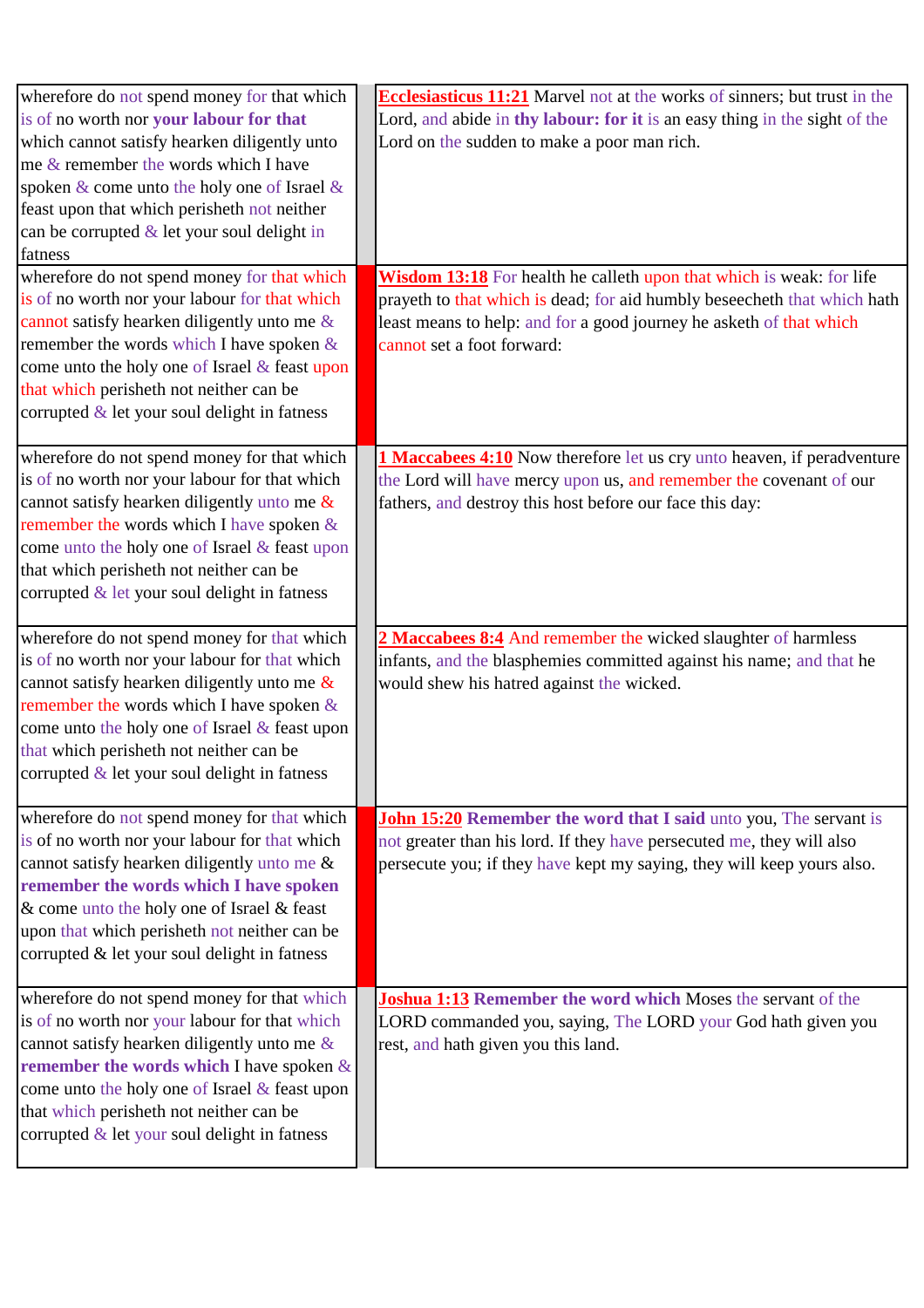| wherefore do not spend money for that which<br>is of no worth nor your labour for that which<br>cannot satisfy hearken diligently unto me &<br>remember the words which I have spoken $\&$<br>come unto the holy one of Israel & feast upon<br>that which perisheth not neither can be<br>corrupted $\&$ let your soul delight in fatness           | Acts 20:35 I have shewed you all things, how that so labouring ye ought<br>to support the weak, and to remember the words of the Lord Jesus, how<br>he said, It is more blessed to give than to receive.                                                                                                                       |
|-----------------------------------------------------------------------------------------------------------------------------------------------------------------------------------------------------------------------------------------------------------------------------------------------------------------------------------------------------|--------------------------------------------------------------------------------------------------------------------------------------------------------------------------------------------------------------------------------------------------------------------------------------------------------------------------------|
| wherefore do not spend money for that which<br>is of no worth nor your labour for that which<br>cannot satisfy hearken diligently unto me &<br>remember the words which I have spoken $\&$<br>come unto the holy one of Israel & feast upon<br>that which perisheth not neither can be<br>corrupted $&$ let your soul delight in fatness            | <b>Isaiah 59:21</b> As for me, this is my covenant with them, saith the LORD;<br>My spirit that is upon thee, and my words which I have put in thy mouth,<br>shall not depart out of thy mouth, nor out of the mouth of thy seed, nor<br>out of the mouth of thy seed's seed, saith the LORD, from henceforth<br>and for ever. |
| wherefore do not spend money for that which<br>is of no worth nor your labour for that which<br>cannot satisfy hearken diligently unto me $\&$<br>remember the words which I have spoken &<br>come unto the holy one of Israel & feast upon<br>that which perisheth not neither can be<br>corrupted $&$ let your soul delight in fatness            | <b>Jeremiah 25:13</b> And I will bring upon that land all my words which I<br>have pronounced against it, even all that is written in this book, which<br>Jeremiah hath prophesied against all the nations.                                                                                                                    |
| wherefore do not spend money for that which<br>is of no worth nor your labour for that which<br>cannot satisfy hearken diligently unto me $\&$<br>remember the words which I have spoken $\&$<br>come unto the holy one of Israel & feast upon<br>that which perisheth not neither can be<br>corrupted & let your soul delight in fatness           | <b>Ezekiel 17:24</b> And all the trees of the field shall know that I the LORD<br>have brought down the high tree, have exalted the low tree, have dried<br>up the green tree, and have made the dry tree to flourish: I the LORD<br>have spoken and have done it.                                                             |
| wherefore do not spend money for that which<br>is of no worth nor your labour for that which<br>cannot satisfy hearken diligently unto me &<br>remember the words which I have spoken $\&$<br>come unto the holy one of Israel & feast upon<br>that which perisheth not neither can be<br>corrupted $\&$ let your soul delight in fatness           | <b>Judith 8:30</b> But the people were very thirsty, and compelled us to do<br>unto them as we have spoken, and to bring an oath upon ourselves,<br>which we will not break.                                                                                                                                                   |
| wherefore do not spend money for that which<br>is of no worth nor your labour for that which<br>cannot satisfy hearken diligently unto me $\&$<br>remember the words which I have spoken &<br><b>come unto</b> the holy one of Israel $\&$ feast upon<br>that which perisheth not neither can be<br>corrupted $\&$ let your soul delight in fatness | 1 Samuel 16:4 And Samuel did that which the LORD spake, and came<br>to Bethlehem. And the elders of the town trembled at his coming, and<br>said, Comest thou peaceably?                                                                                                                                                       |